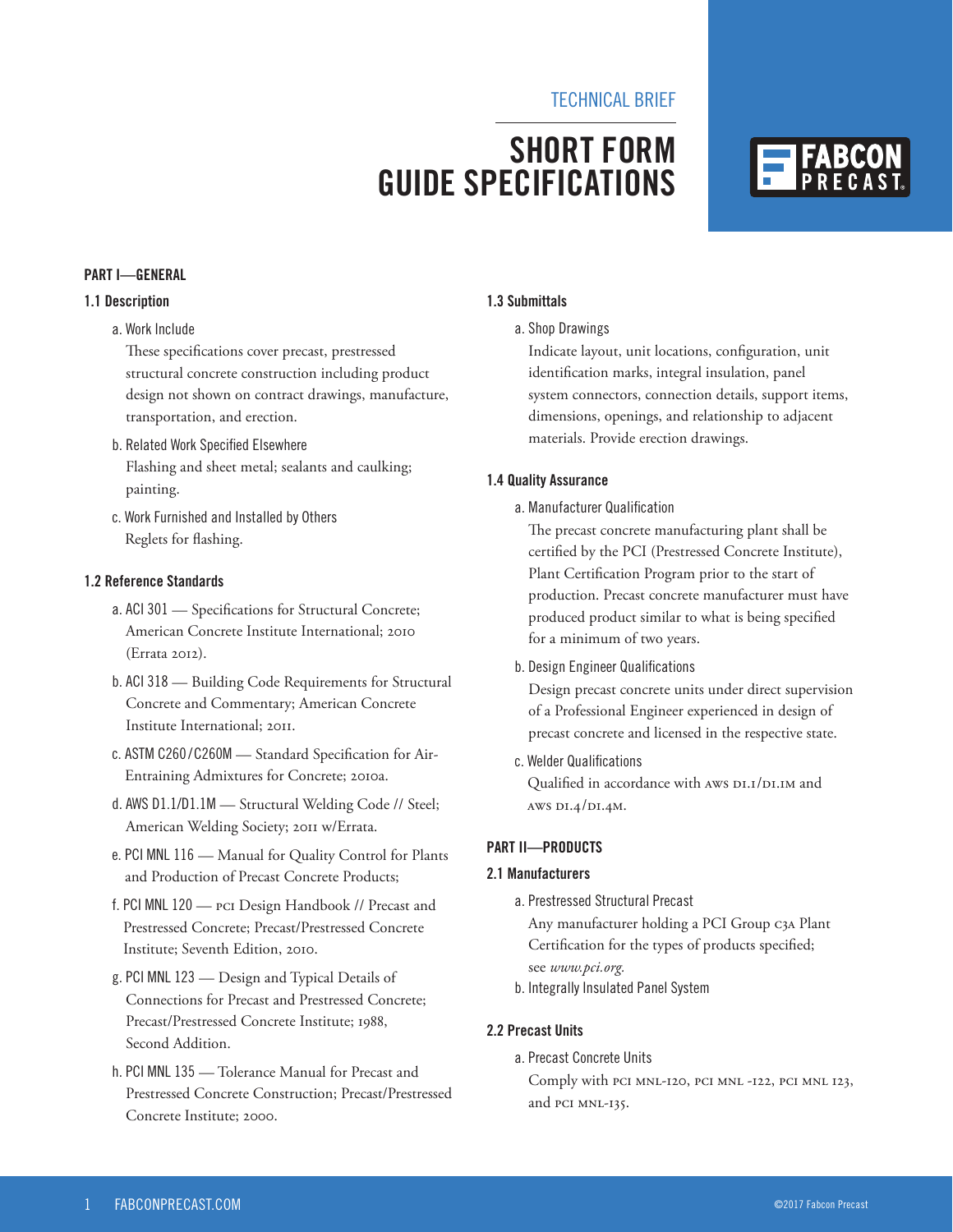## TECHNICAL BRIEF

# **SHORT FORM GUIDE SPECIFICATIONS**



#### *(2.2 Precast Units, continued. . .)*

# b. Concrete Mix

Minimum 5000 psi, 28 day strength.

#### c. Design Loads

Static loads, anticipated dynamic loading, including positive and negative wind loads, thermal movement loads, and erection forces as defined by applicable code.

#### **2.3 Concrete Materials**

#### a. Cement

ASTM C150/C150M, Type I or III—Normal Portland type.

#### b. Admixtures

Air-entraining admixtures, ASTM C260; Water reducing, retarding accelerating, high-range water reducing admixtures, ASTM C494.

#### c. Aggregates | ASTM C33 or C330

d. Water

Potable and free from foreign materials in amounts harmful to concrete and embedded steel.

### e. Reinforcing Steel

*Bars*—Deformed Billet Steel (ASTM A615), Deformed Rail Steel (ASTM A616), Deformed Axle Steel (ASTM A617), Deformed Low-Alloy Steel (ASTM A706); *Wire*—Cold Drawn Steel (ASTM A82); *Wire Fabric*— Welded Steel (ASTM A185), Welded

Deformed Steel (ASTM A497).

#### f. Strand

Uncoated, 7 wire, stress-relieved or low relaxation strand (ASTM A416) (*including supplement*) Grade 250K or 270K;

#### g. Anchors and Inserts

*Materials*—Structural Steel (ASTM A36 minimum); *Finish*—Manufacturer's Standards.

#### h. Grout

*Cement grout*—Portland cement, sand and water sufficient for placement and hydration.

#### **2.4 Insulation**

a. Integral Insulation Expanded polystyrene insulation.

#### **2.5 Accessories**

a. Bearing Pads

High-density plastic in combination with hard board shims.

#### **2.6 Fabrication**

a. Fabricate in general conformance with PCI MNL 116 guidelines.

#### **PART III—GENERAL**

#### **3.1 Erections**

a. Installation

Installation of precast, prestressed concrete shall be performed by the manufacturer or a competent erector. Members shall be lifted by means of suitable lifting devices at points provided by the manufacturer. Temporary shoring and bracing, if necessary, as shown on the approved shop drawings, shall comply with the manufacturer's recommendations.

#### b. Alignment

Members shall be properly aligned and leveled as required by the approved shop drawings. Any variations between adjacent members that exceed industry standards shall be reasonably leveled out by jacking, loading or any other industry standard method as recommended by the manufacturer.